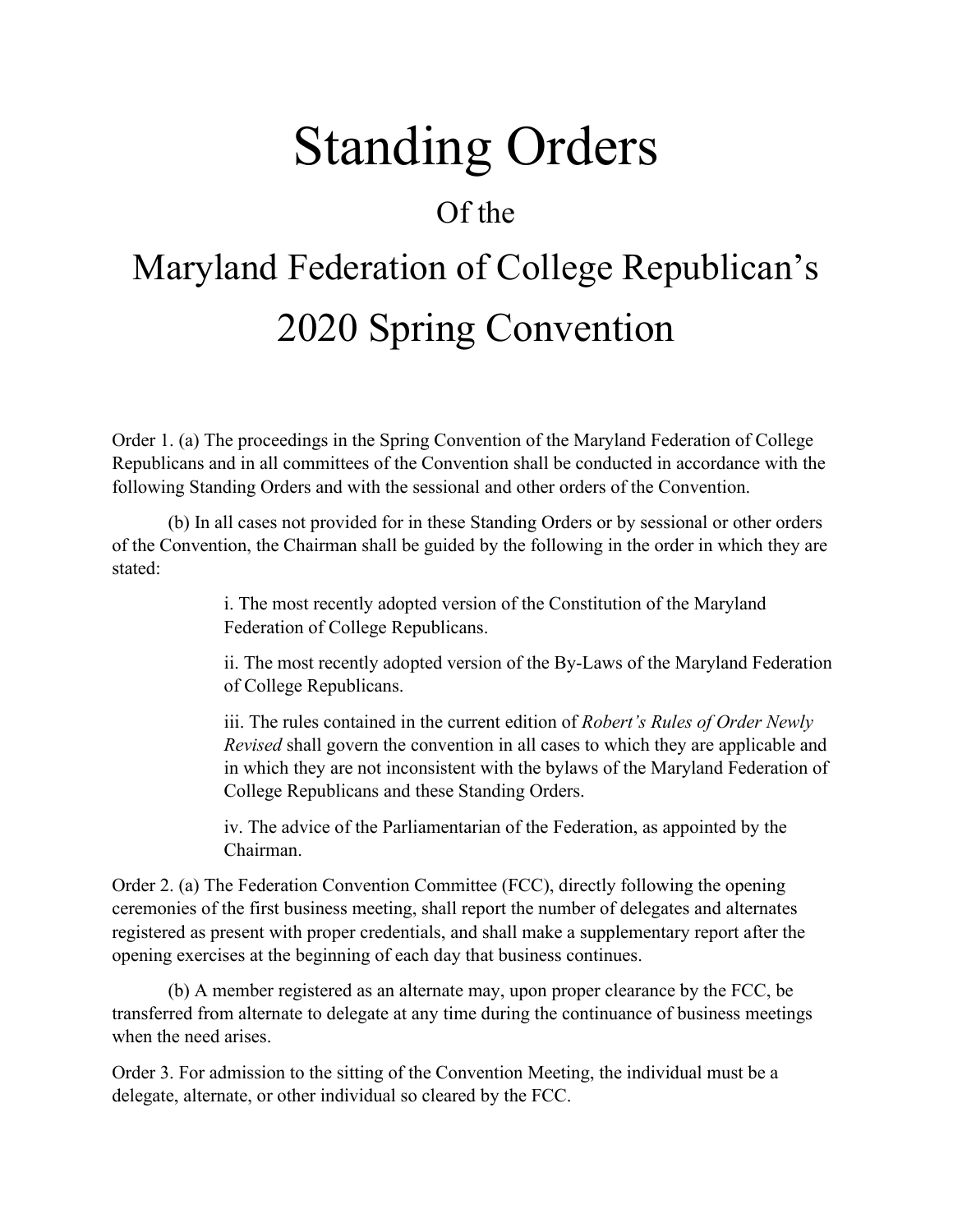Order 4. A resolution offered by an individual member shall be in writing, signed by the maker and the seconder – each of whom shall be a voting member of the convention – and shall be sent directly to the recording Secretary.

Order 5. (a) All resolutions except those proposed by the Executive Board of the Federation, the FCC, or a sub-committee, and all recommendations made in reports of officers or committees of the convention that are not in the form of resolutions, shall be referred without debate to the FCC; resolutions proposed by the Executive Board of the Federation, the FCC, or a subcommittee shall be presented by the Board or proposing committee directly to the convention.

(b) Each member who offers a resolution shall be given an opportunity to explain it to the FCC if he so requests.

(c) The FCC shall prepare suitable resolutions to carry into effect recommendations referred to it, and shall submit to the convention, with the Committee's own recommendation as to appropriate action, these and all other resolutions referred to the Committee, except questions which the Committee by vote of two thirds of its members may decide not to report.

(d) The convention by a majority vote may suspend this Rule 4 and may immediately consider a question, or may order the Resolutions Committee to report a question at a certain time, even if the Committee has voted not to report it.

Order 6. No member shall speak in debate more than twice on the same question on the same day, or longer than two minutes, without permission of the convention granted by two-thirds vote without debate.

Order 7. All reports and other material for the permanent record or printed proceedings shall be in typing and, immediately on presentation, shall be sent to the recording Secretary.

Order 8. Nominations for each office to be filled by the Convention shall be limited to one nominating speech of one minute, followed by a candidate speech for three minutes, and finally, one optional seconding speech of one minute for each nominee.

Order 9. (a) Voting procedure for the election of each office to be filled by the Convention shall be done by a roll call vote. The recording Secretary shall record the votes of each delegate in descending alphabetical order of each Chapter's respective university name.

(b) Votes cast shall be tabulated by the recording Secretary who shall inform the Chairman of the Federation. After each election, the Chairman shall announce the results of the election to the Convention assembled.

Order 10. Notices for announcements to the convention shall be in writing, signed by the person (or a proper representative of the persons) under whose authority the announcement is issued, and shall be sent to the recording Secretary.

Order 11. The Chair shall be vested with the authority to maintain order by naming individual Delegates or members for disregarding the authority of the Chair and, without resort to motion, ordering their withdrawal for the remainder of that sitting of convention.